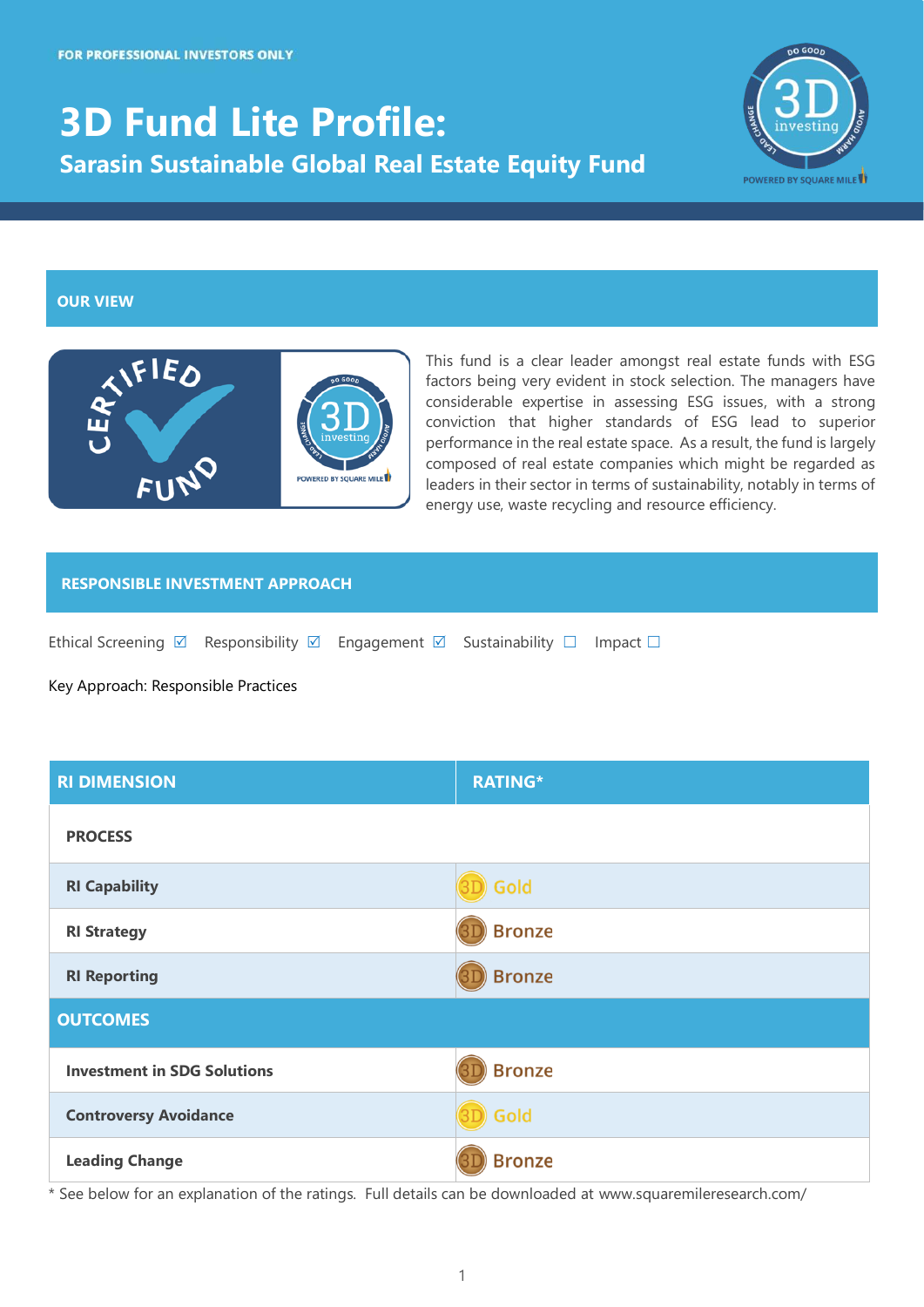

## **INVESTMENT IN SDG SOLUTIONS\***



*Source: Square Mile Research and Sarasin and Partners LLP*



- **Enabling Infrastructure**
- Low Carbon Transport
- **Natural Capital**
- Renewable Energy
- Resource Efficiency
- Sustainable Food
- **Education**
- **Healthcare**
- **Inclusive & Ethical Finance**
- **Social Infrastructure**
- **Limited Positive Solutions**
- **Public Finance**
- Cash



**■ Environmental Solutions ■ Social Solutions ■ Limited Positive Solutions ■ Harmful Impacts ■ Public Finance ■ Cash** 

*Source: Sarasin and Partners LLP and Refinitiv*

\* See notes below for details of classifications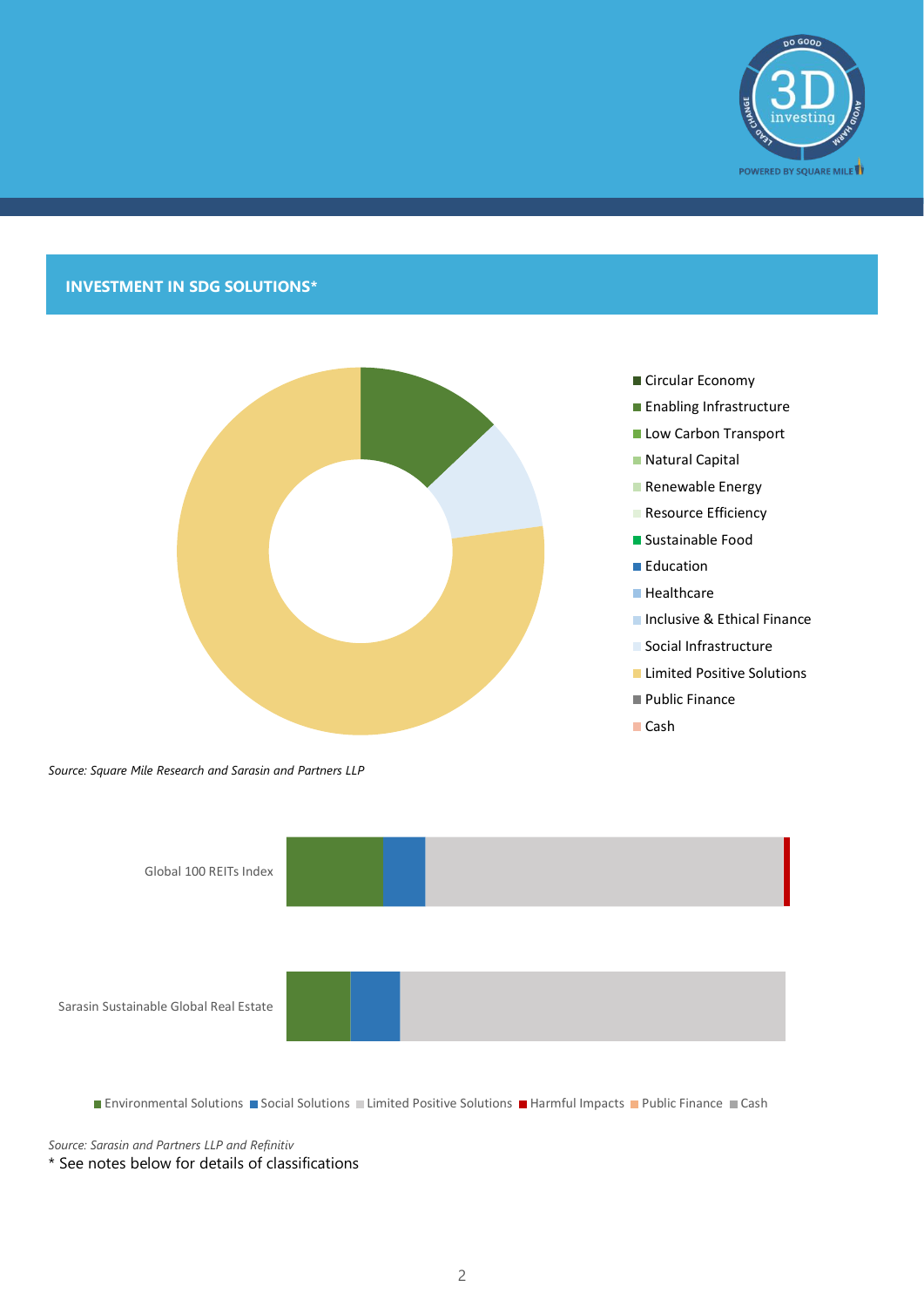

### **3D Impact Ratings\***

The 3D Impact Rating can be thought of as an informed opinion based on detailed analysis of objective data. A holistic view is taken of the fund to arrive at an overall conclusion based on consideration of multiple factors, with funds of the same rating having different strengths and weaknesses. The rating is an expression of confidence in the social and environmental impact of the fund, with typical attributes (one factor may be partly compensated by another) including the following:

| <b>Avoid Harm</b><br>Negative contribution to<br><b>SDGs</b>                                                                           | Do Good<br>Direct positive<br>contribution to SDGs                                                                                                                                | <b>Lead Change</b><br>Indirect influence                                                                                                                            |
|----------------------------------------------------------------------------------------------------------------------------------------|-----------------------------------------------------------------------------------------------------------------------------------------------------------------------------------|---------------------------------------------------------------------------------------------------------------------------------------------------------------------|
| No exposure to stocks that make<br>a high negative contribution to<br><b>SDGs</b>                                                      | > 50% of fund invested in<br>companies that make a<br>positive contribution to SDGs<br>through their core products<br>and services                                                | Some evidence of positive influence<br>on investee companies                                                                                                        |
| No exposure to stocks that make<br>a high negative contribution to<br><b>SDGs</b>                                                      | > 66% of fund invested in<br>companies that make a<br>positive contribution to SDGs<br>through their core products<br>and services. Clear intention<br>to make a positive impact. | Some measurement of impacts and<br>influence + evidence of<br>engagement to raise standards on<br><b>RI</b> issues                                                  |
| No exposure to companies<br>which make a high negative<br>contribution to SDGs. Any<br>negative contributions to SDGs<br>are minimised | > 90% of fund invested in<br>companies that make a<br>positive contribution to SDGs<br>through their core products<br>and services. Clear intention<br>to make a positive impact. | Systematic measurement of impacts<br>and influence + comprehensive<br>engagement to raise standards on<br>RI issues + participation in<br>collaborative initiatives |

\* For more details of the 3D process and methodology please visi[t https://www.squaremileresearch.com/Our](https://www.squaremileresearch.com/Our-services/Research/3D-Investing)[services/Research/3D-Investing](https://www.squaremileresearch.com/Our-services/Research/3D-Investing)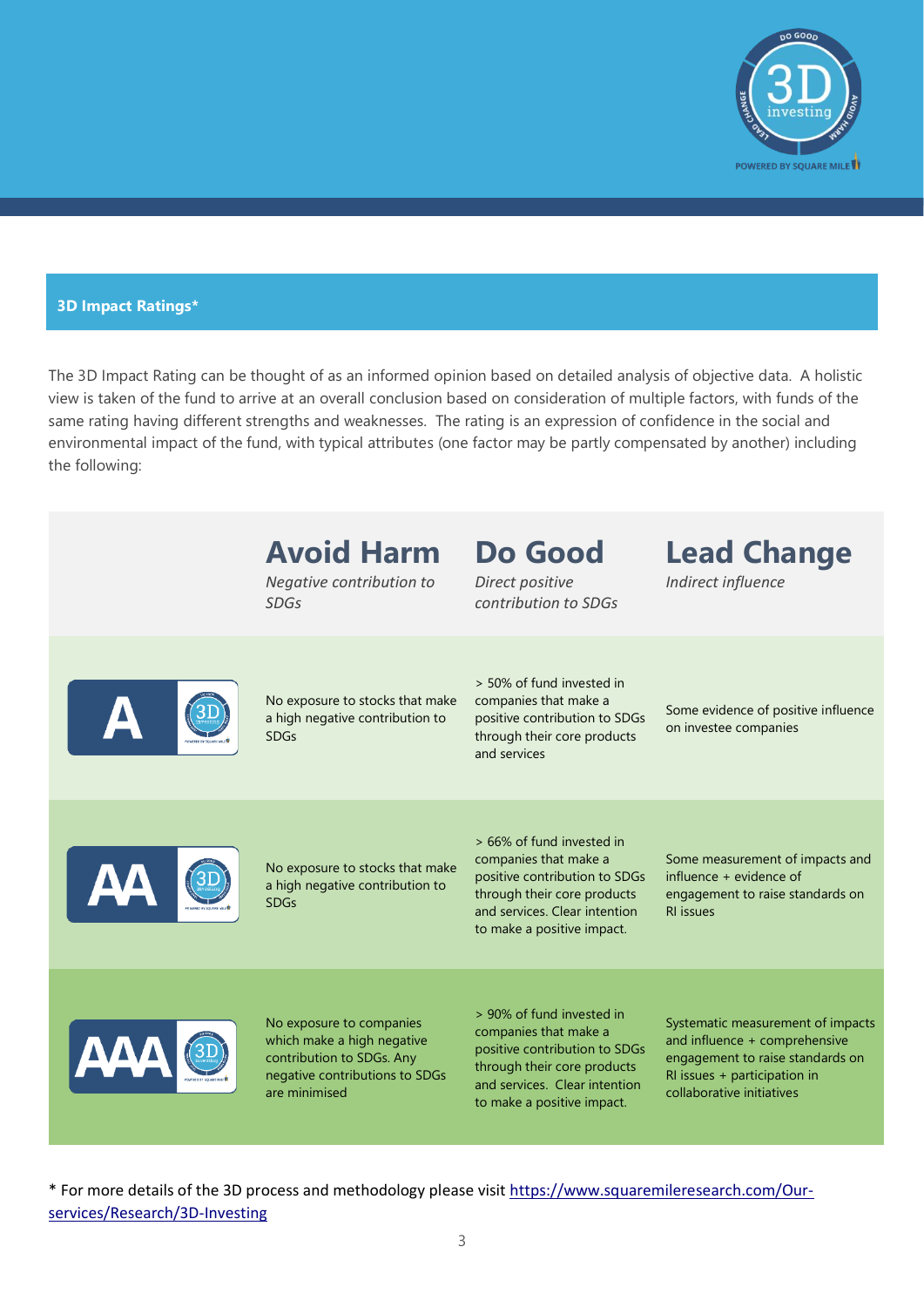

## **Certification Rating Guidelines**

|                                                                               | Gold                                                                                                                                                                                                               | <b>Silver</b>                                                                                                                                             | <b>Bronze</b>                                                                                                                                              | <b>Standard Not Met</b>                                                                                                                     |
|-------------------------------------------------------------------------------|--------------------------------------------------------------------------------------------------------------------------------------------------------------------------------------------------------------------|-----------------------------------------------------------------------------------------------------------------------------------------------------------|------------------------------------------------------------------------------------------------------------------------------------------------------------|---------------------------------------------------------------------------------------------------------------------------------------------|
| <b>RI Capability</b>                                                          | Major resource<br>(proportionate to size of<br>organisation) including<br>internal RI specialists; ability<br>to produce detailed,<br>granular RI reports and to<br>make qualitative<br>judgements.                | RI Resource is significant and<br>includes internal RI<br>specialists and proprietary RI<br>systems                                                       | RI resource is sufficient for<br>effective delivery                                                                                                        | RI resource is limited with a<br>lack of senior level<br>commitment.                                                                        |
| <b>RI Strategy</b>                                                            | Sophisticated RI strategy<br>which considers both the<br>impacts of products and<br>services of investee<br>companies and their<br>operational impacts; a clear<br>engagement strategy; and a<br>theory of change. | Rounded strategy which<br>considers RI impact in terms<br>of the operational practices<br>of investee companies and<br>of their products and<br>services. | Clearly articulated RI<br>strategy.                                                                                                                        | No clear strategy beyond<br>ESG integration.                                                                                                |
| <b>RI Reporting</b>                                                           | Excellent standard of RI<br>reporting with a high level of<br>evidence. Typically this<br>would include impact and<br>engagement outcomes.                                                                         | Good standard of RI<br>reporting which may include<br>detailed carbon reporting,<br>annual RI Review.<br>Engagement Report and<br>Impact Report.          | Some systematic RI<br>reporting.                                                                                                                           | No systematic RI reporting.                                                                                                                 |
| <b>Doing Good -</b><br><b>Investment</b> in<br><b>SDG</b><br><b>Solutions</b> | Systematic reporting of<br>positive impacts, with >66%<br>of the portfolio invested in<br>social and environmental<br>solutions.                                                                                   | > 50% of the portfolio is<br>invested in social and<br>environmental solutions.                                                                           | Clear evidence of above<br>average positive impact<br>(operational practices or<br>core products & services)<br>when compared with the<br>benchmark index. | No clear evidence of positive<br>impact (operational practices<br>or core products & services)<br>when compared with the<br>benchmark index |